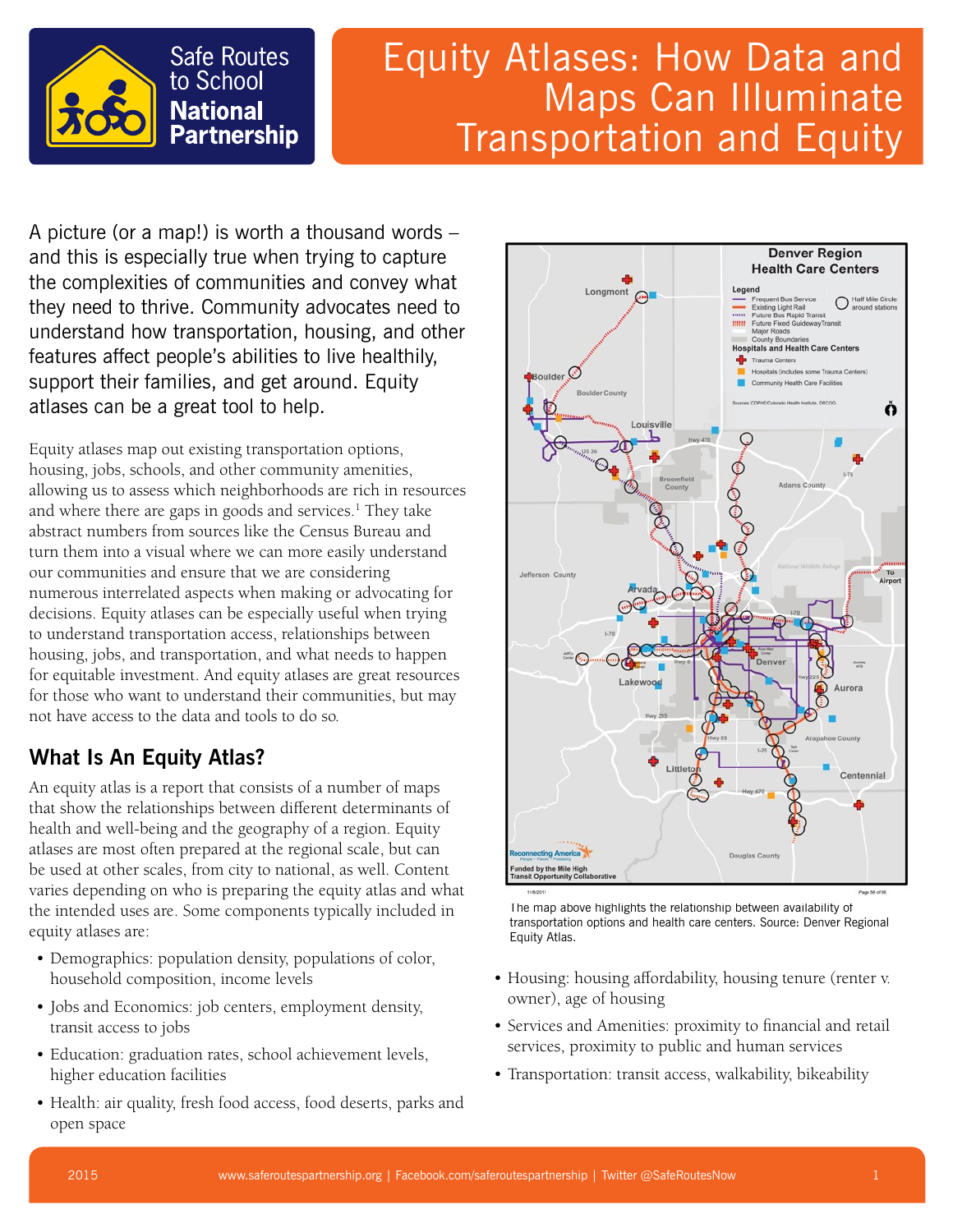

# Equity Atlases: How Data and Maps Can Illuminate Transportation and Equity

Equity atlases are often accompanied by a report or analysis of the maps that help interpret what we are seeing and provide considerations and potential directions. In an ideal world, equity atlases should be a living document updated regularly. Some communities have turned their equity atlas into an online interactive tool that allows users to create maps, layer information on top of each other, and zoom in on specific neighborhoods or corridors.



#### **Existing Equity Atlases**

- Denver: [www.denverregionalequityatlas.org](http://www.denverregionalequityatlas.org)
- Los Angeles: [www.losangelesequityatlas.org](http://www.losangelesequityatlas.org)
- Portland: [www.equityatlas.org](http://www.equityatlas.org)
- Atlanta: [www.atlantaequityatlas.com](http://www.atlantaequityatlas.com)
- New York: [http://prattcenter.net/research/](http://prattcenter.net/research/transportation-equity-atlas) [transportation-equity-atlas](http://prattcenter.net/research/transportation-equity-atlas)
- National Equity Atlas: [http://nationalequityatlas.](http://nationalequityatlas.org/) [org/](http://nationalequityatlas.org/)

### **Case Study: Metro Atlanta Equity Atlas**

The Metro Atlanta Equity Atlas (referred to as MAEA) was developed to provide insight on issues of access and opportunity in the region. MAEA includes nearly 200 maps in eight key categories of community well-being – demographics, economic development, education, environment, health, housing, public safety, and transportation. MAEA is accompanied by a report that describes the state of Atlanta in the eight categories, highlighting key statistics and key issues. The report also includes case studies that show relevancy at the neighborhood level and further detail equity issues. Finally, the report provides recommendations for translating the maps and data into action. The MAEA was created in collaboration with over two dozen organizations and included community engagement in the process to ensure the tool was relevant and useful for residents and organizations.<sup>2</sup>

Atlanta's [Transit-Oriented Development \(TOD\) Collaborative](http://www.atlantaregional.com/land-use/transit-oriented-development/atlanta-tod-collaborative)

is using the equity atlas to call out the region's jobs-housing divide. In Atlanta, most low-income workers live in the western and southern parts of the city, far away from the region's jobs in the downtown and northern parts. By mapping job access disparity, the TOD Collaborative is using the MAEA as a tool to convince local leaders to prioritize affordable housing and community investment near MARTA stations so that lowincome workers can live closer to the region's jobs.